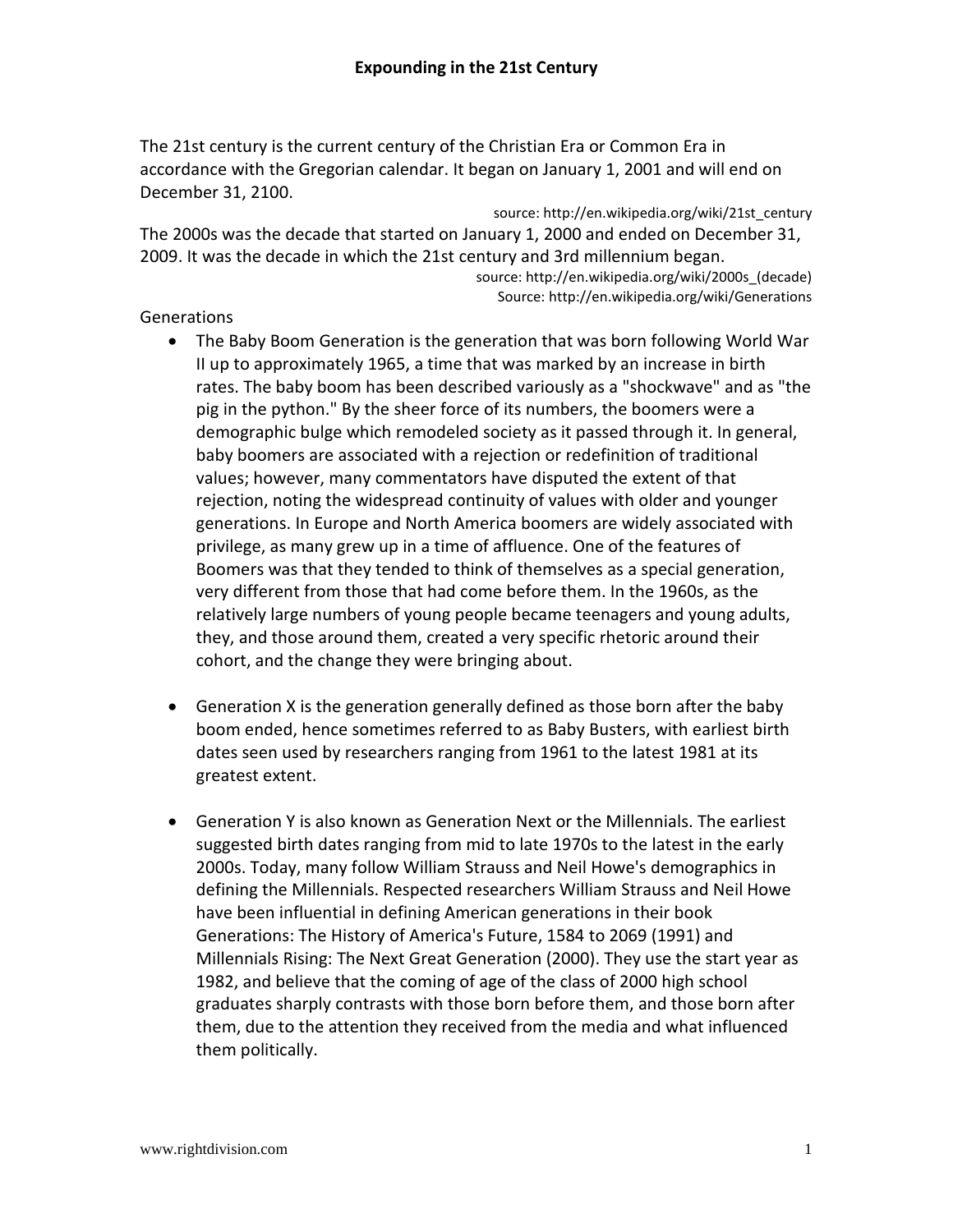• The following generation, referred to as Generation Z, Generation I, Digital Natives, Gen. Tech, the internet generation, and various other names, was born between the mid-1990s and the late 2000s.

#### Other terms describing this group

Due to media attention, a variety of terms are used to describe Generation Z including Generation I, or The Internet Generation or simply, Net Generation.

Within Strauss and Howe's generational theory they are known as The New Silent Generation. It could be observed however that superficial extraverts might just need to adjust to the social media that is normal to this generation where even the education system is lagging behind to adapt to the changes of the internet, where "socializing" might not consist of going to a diner, or to an arcade (or even leaving your home) to play video games with peers for this generation. It has been said that in 2008, 1/4 of post-secondary full-time education students were enrolled in fully online courses, with an estimated 44% in 2009

## Observed traits and trends in Generation Z

They are highly connected, many having had lifelong use of communications and media technologies such as the World Wide Web, instant messaging, text messaging, MP3 players, mobile phones and YouTube, earning them the nickname "digital natives". No longer limited to the home computer, the Internet is now increasingly carried in their pockets on mobile Internet devices such as mobile phones. A marked difference between Generation Y and Generation Z, is that older members of the former remember life before the takeoff of mass technology, while the latter have been born completely within it.

#### Beyond Z

It has been suggested that the next generation, born from 2010, will be called "Generation Alpha". While Generation Z is often referred to as the 21st century generation, Generation Alpha will be truly the first millennial generation because they will be the first entirely born into the 21st century (the oldest members of Generation Z were born at the tail end of the 20th century).

Generation Alpha will largely be the children of Generation Y, the grandchildren of the younger Baby Boomers and the younger siblings of Generation Z.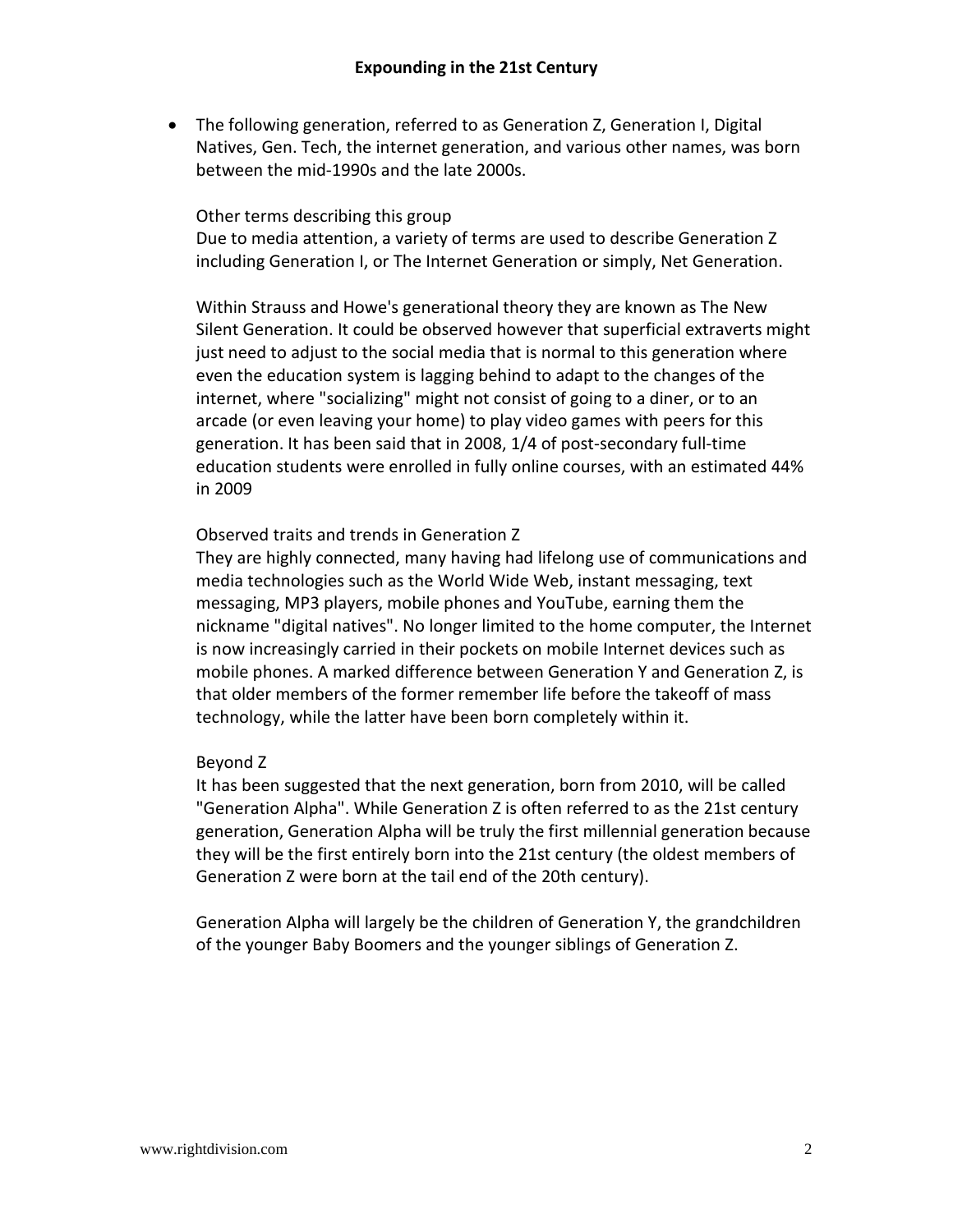# **Expounding in the 21st Century**

#### **Expound definition**

source: http://www.1828-dictionary.com/d/search/word,expound



#### **Expound synonyms**

Source: http: //thesaurus.com/browse/expound



Main Entry: expound Part of Speech: verb Definition: talk about in great detail

Synonyms: clarify, comment, construe, delineate, describe, discourse, elucidate, enucleate, exemplify, explain, explicate, express, illustrate, interpret, present, set forth, spell out, state, unfold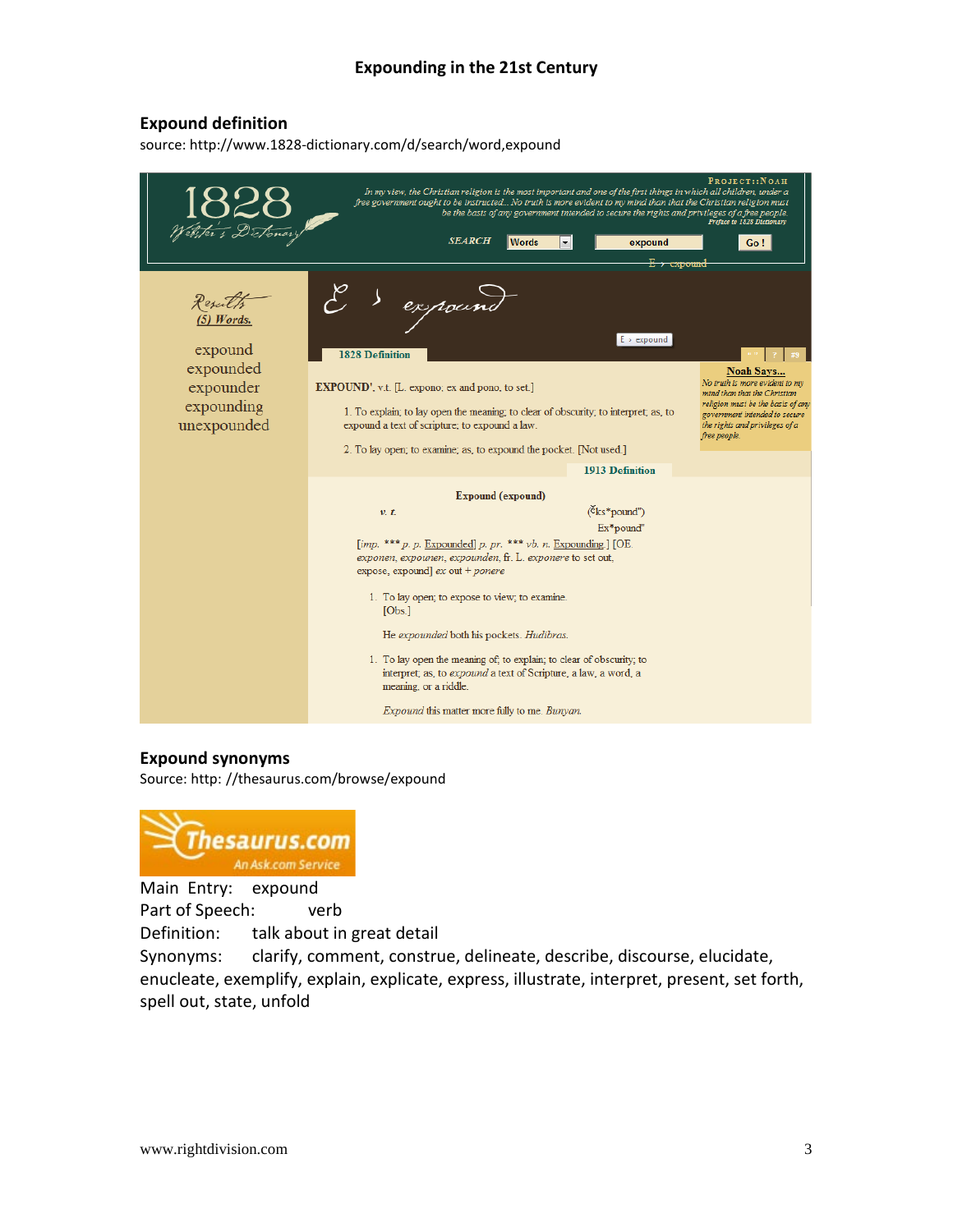# **expounded (KJV)**

Mark 4:34 (KJV)

34 But without a parable spake he not unto them: and when they were alone, he **expounded** all things to his disciples.

Luke 24:27 (KJV)

27 And beginning at Moses and all the prophets, he **expounded** unto them in all the scriptures the things concerning himself.

Acts 11:4-6(KJV)

- 4 But Peter rehearsed the matter from the beginning, and **expounded** it by order unto them, saying,
- 5 I was in the city of Joppa praying: and in a trance I saw a vision, A certain vessel descend, as it had been a great sheet, let down from heaven by four corners; and it came even to me:
- 6 Upon the which when I had fastened mine eyes, I considered, and saw four-footed beasts of the earth, and wild beasts, and creeping things, and fowls of the air.

Acts 18:26 (KJV)

26 And he began to speak boldly in the synagogue: whom when Aquila and Priscilla had heard, they took him unto them, and **expounded** unto him the way of God more perfectly.

Acts 28:23-31 (KJV)

- 23 And when they had appointed him a day, there came many to him into his lodging; to whom he **expounded** and testified the kingdom of God, persuading them concerning Jesus, both out of the law of Moses, and out of the prophets, **from morning till evening.**
- 24 And some believed the things which were spoken, and some believed not.
- 25 And when they agreed not among themselves, they departed, after that Paul had spoken one word, Well spake the Holy Ghost by Esaias the prophet unto our fathers,
- 26 Saying, Go unto this people, and say, Hearing ye shall hear, and shall not understand; and seeing ye shall see, and not perceive:
- 27 For the heart of this people is waxed gross, and their ears are dull of hearing, and their eyes have they closed; lest they should see with their eyes, and hear with their ears, and understand with their heart, and should be converted, and I should heal them.
- 28 Be it known therefore unto you, that the salvation of God is sent unto the Gentiles, and that they will hear it.
- 29 And when he had said these words, the Jews departed, and had great reasoning among themselves.
- 30 And Paul dwelt **two whole years** in his own hired house, and received all that came in unto him,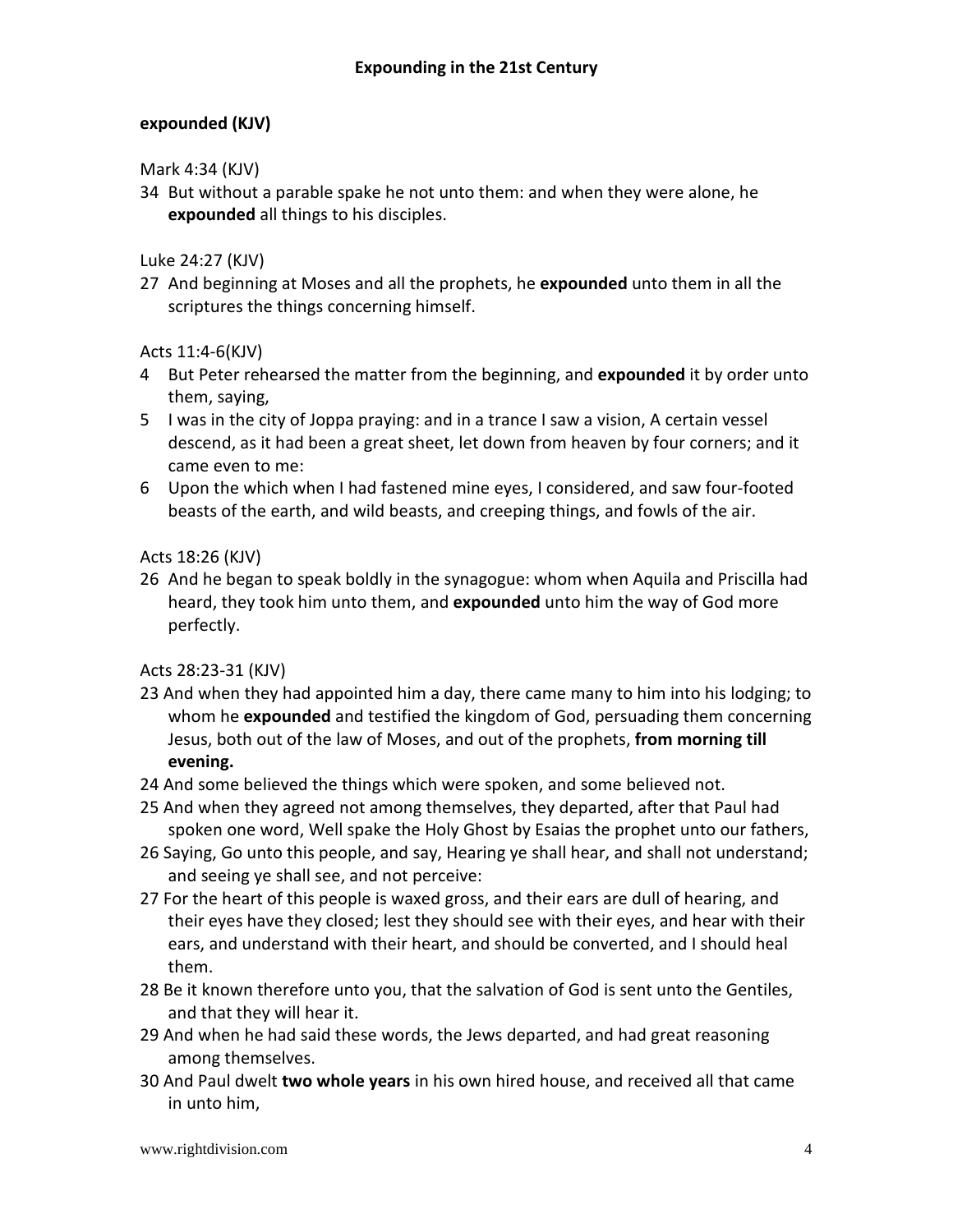31 Preaching the kingdom of God, and teaching those things which concern the Lord Jesus Christ, with all confidence, no man forbidding him.

# **Problems with Expounding**

Mark 12:18-27 (KJV)

- 18 Then come unto him the Sadducees, which say there is no resurrection; and they asked him, saying,
- 19 Master, Moses wrote unto us, If a man's brother die, and leave his wife behind him, and leave no children, that his brother should take his wife, and raise up seed unto his brother.
- 20 Now there were seven brethren: and the first took a wife, and dying left no seed.
- 21 And the second took her, and died, neither left he any seed: and the third likewise.
- 22 And the seven had her, and left no seed: last of all the woman died also.
- 23 In the resurrection therefore, when they shall rise, whose wife shall she be of them? for the seven had her to wife.
- 24 And Jesus answering said unto them*, Do ye not therefore err, because ye know not the scriptures, neither the power of God?*
- 25 For when they shall rise from the dead, they neither marry, nor are given in marriage; but are as the angels which are in heaven.
- 26 And as touching the dead, that they rise: have ye not read in the book of Moses, how in the bush God spake unto him, saying, I am the God of Abraham, and the God of Isaac, and the God of Jacob?
- 27 He is not the God of the dead, but the God of the living: ye therefore do greatly err.

Hebrews 5:11-14 KJV

- 11 Of whom we have many things to say, and hard to be uttered, seeing ye are dull of hearing.
- 12 For when for the time ye ought to be teachers, ye have need that one teach you again which be the first principles of the oracles of God; and are become such as have need of milk, and not of strong meat.
- 13 For every one that useth milk is unskilful in the word of righteousness: for he is a babe.
- 14 But strong meat belongeth to them that are of full age, even those who by reason of use have their senses exercised to discern both good and evil.
- 2 Timothy 3:14-17 (KJV)
- 14 But continue thou in the things which thou hast learned and hast been assured of, knowing of whom thou hast learned them;
- 15 *And that from a child thou hast known the holy scriptures, which are able to make thee wise unto salvation through faith which is in Christ Jesus.*
- 16 All scripture is given by inspiration of God, and is profitable for doctrine, for reproof, for correction, for instruction in righteousness:
- 17 That the man of God may be perfect, throughly furnished unto all good works.